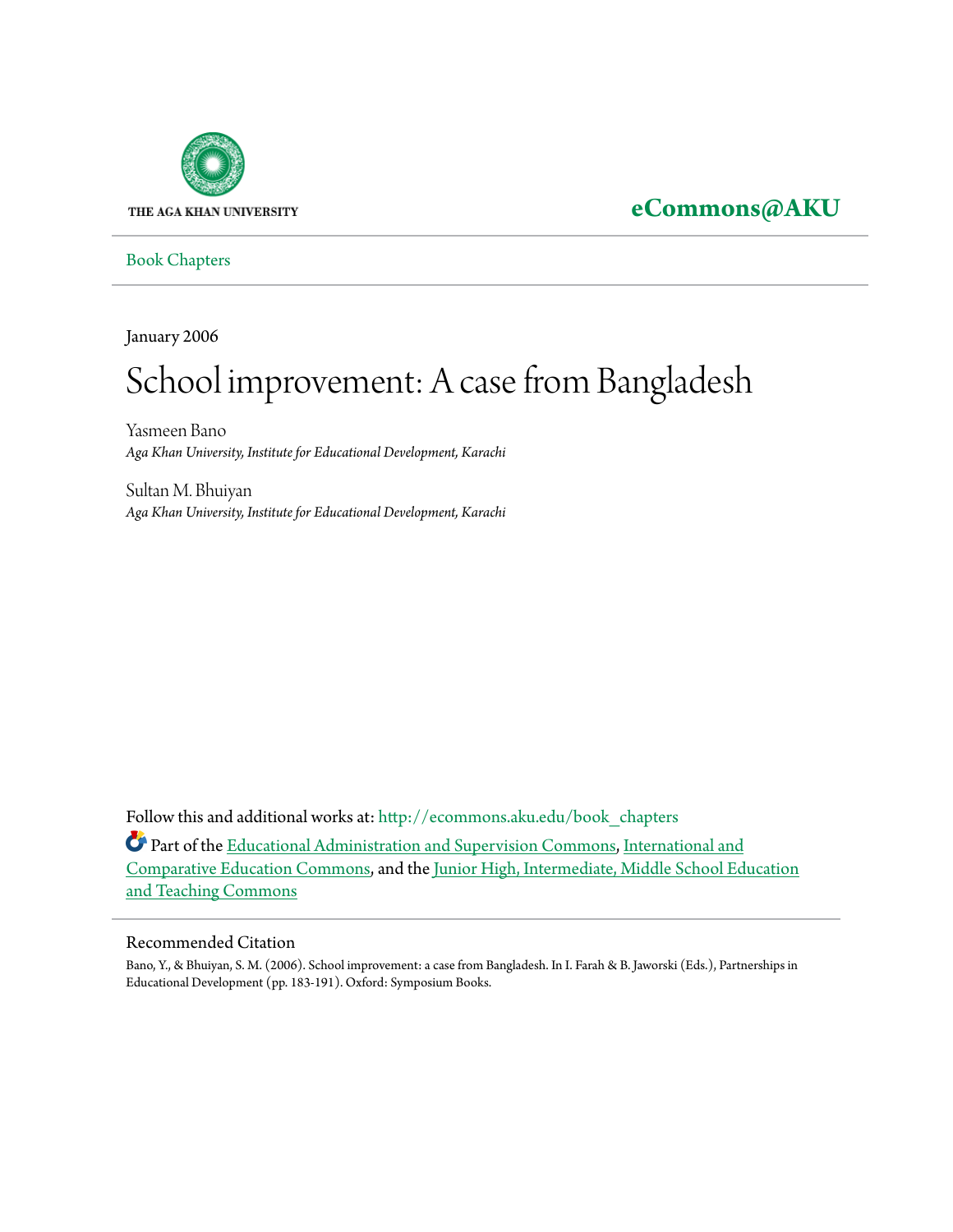CHAPTER 11

# **School Improvement: a case from Bangladesh**

## **YASMEEN BANO & SULTAN MAHMUD BHUIYAN**

Teachers' professional development plays an important role in school improvement. Teachers equipped with sound subject knowledge, better pedagogical skills and with necessary pedagogical content knowledge can effectively facilitate children to learn by creating meaningful learning opportunities for them. According to Barth in Law and Glover (2000), 'Probably nothing in a school has more impact on students in terms of skills, development, self confidence, or classroom behavior than the personal and professional growth of their teachers' (p. 238). There are various ways to facilitate teachers to grow professionally and in-service teacher education is one of the effective ways to do so. This study describes an in-service teacher education programme undertaken by the Aga Khan Education Service, Bangladesh (AKES, B) mainly for the teachers of Aga Khan School, Dhaka (AKS, D) in collaboration with the Institute for Educational Development at the Aga Khan University (AKU-IED), Pakistan. The background of the programme and the model used for teacher education, and strengths, challenges and issues related to the model are also discussed.

#### **Background**

AKS, D is a coeducational and English medium school, which was established in 1989 with only 80 students. It follows the GCE Ordinary and Advanced Level Curriculum. At present it is nurturing over 1000 young people with the support of 106 teachers. It caters for education from playgroup to A level. Why did the school feel the need of having a schoolbased professional development programme? The answer lies in the fact that quality of education is at the heart of all AKES, B activities in order to achieve its vision, namely to make the school a centre of excellence. The aim of the school enumerates that, 'The Aga Khan School is a caring and nurturing educational environment in which every student is provided with the opportunities to develop artistically, emotionally, intellectually, morally,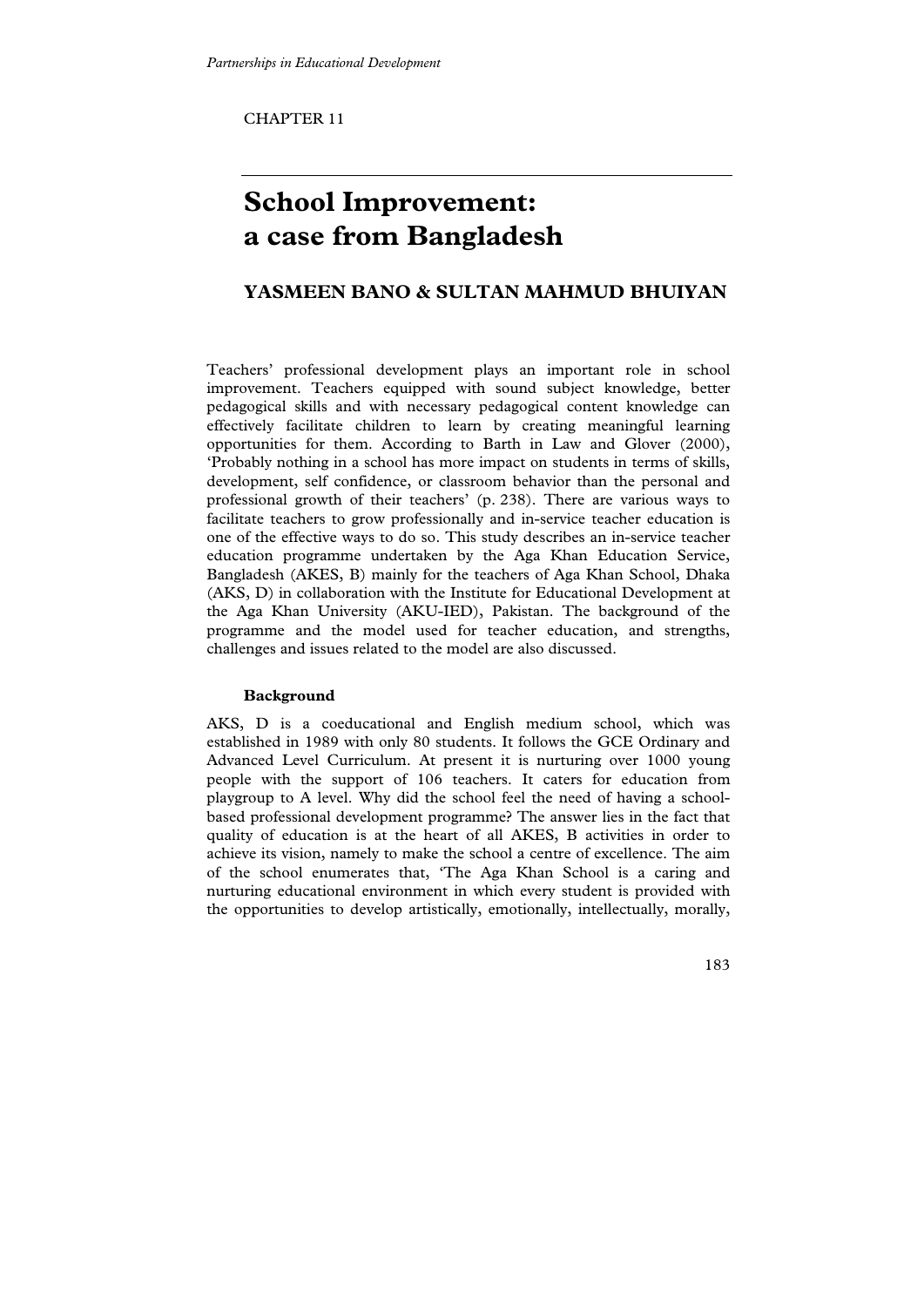physically and socially to his or her full potential' (Rehman & Bhuiyan, 2001). In order to achieve this, a group of competent teachers was essential who can facilitate children's learning process with its professional skills. AKES, B believes that the quality of education can be enhanced by providing opportunities to teachers for professional growth and in this regard AKES, B started a collaboration with AKU-IED. Initially the school sent two teachers for the Master's in Education programme and two for the Visiting Teachers Programme (VTP) [1], to AKU-IED, Pakistan. Later on it was realized that intensive professional development of the teachers cannot be done by sending the teachers to AKU-IED because of high cost, problems of substitute teachers in the absence of the teachers gone for training and a very long period required to complete the basic professional development of most of the teaching staff. Meanwhile in 1998 AKES, East Africa started an inservice teacher education programme in Kenya in collaboration with AKU-IED. The programme was named the VTP-Nairobi Model. It was a modified form of AKU-IED's VTP with a large field- based component. The idea was picked up by the AKES, B also as it seemed feasible because of the presence of two Professional Development Teachers (PDTs) at the AKS, D. Several visits and negotiations between AKU-IED and AKES, B evolved a further modified model for the VTP and was named the VTP-Dhaka Model. So far two VTPs have been conducted, that is the VTP-Dhaka Model 2000 and 2001 for the professional development of 44 AKS, D teachers. Basically the programmes were designed for the teachers of AKS, D but in 2000, three teachers from India and in 2001, two teachers from the two other educational institutes of Dhaka also participated.

#### **The VTP-Dhaka Model**

#### *Structure*

The Dhaka Model was designed keeping in mind that teachers' routine teaching schedule did not get disturbed because of the in-service teacher education programme. For this purpose the whole programme was divided into the following three components:

- *Component I.* It was a three-week component held in the school's winter vacation. The main emphasis was to help the participating teachers to reflect upon their existing beliefs and practices of teaching and learning so that the process of reconceptualization about learning and teaching could be initiated in them. The teachers were also exposed to some interactive ways of learning and teaching, learning theories, ways of assessing students' learning, questioning skills, classroom management, lesson planning, and so forth.
- *Component II.* It was a five-month field-based component from January to May. During this component the teachers worked in their own schools according to their school timetable to practise new ideas learnt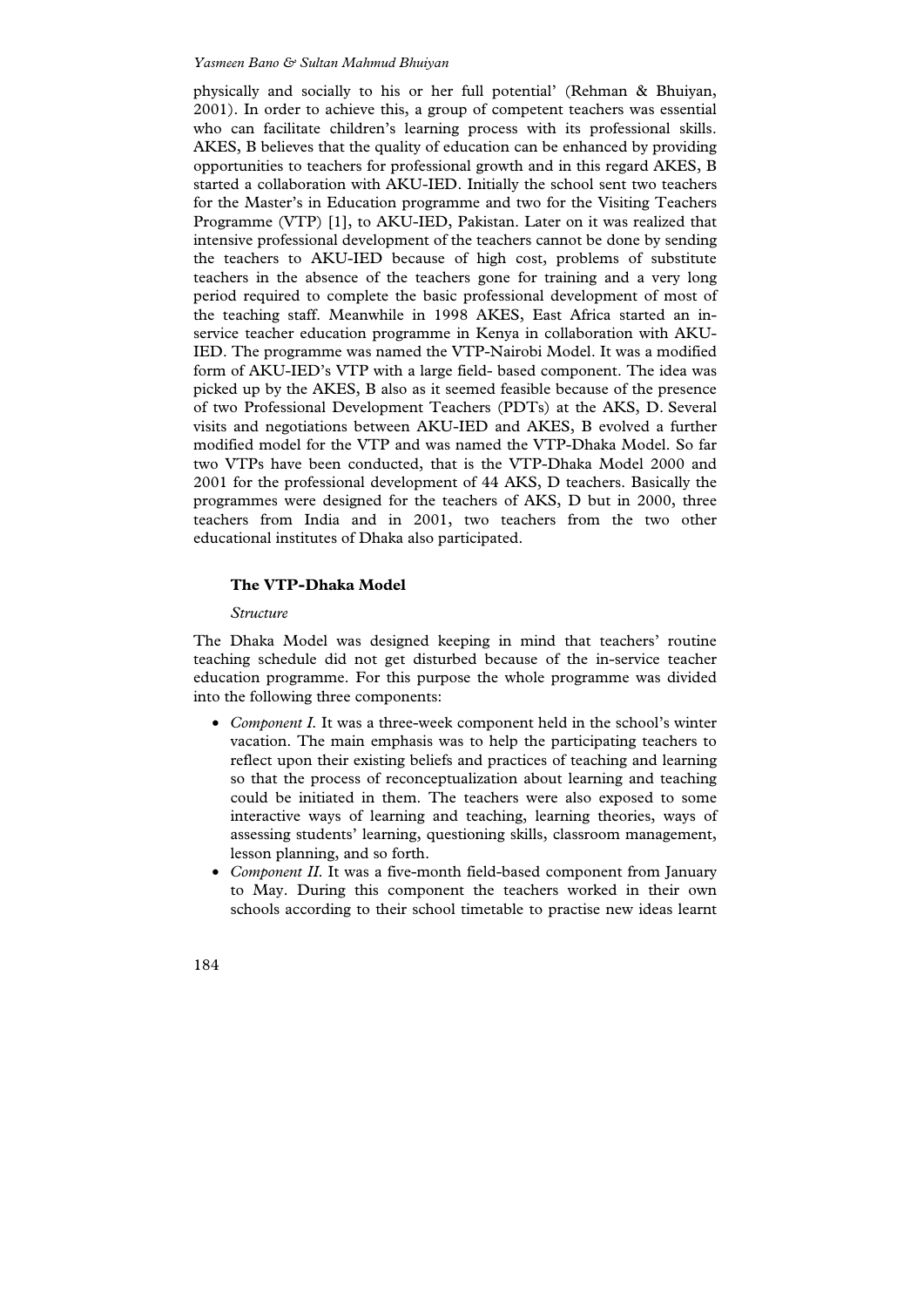during component I. This component emphasized on putting theory into practice. To provide the support to the teachers, PDTs and the principal observed their lessons and conducted feedback sessions according to a set schedule. The teachers were also provided with the support for lesson planning and trying out new teaching strategies in their classes as per their needs. Five seminars were also conducted during this period in order to provide the teachers with an opportunity to share their successes and challenges and to learn some more new ideas.

• *Component III.* It was also a three-week component conducted in the summer vacations. During this component the teachers were exposed to some other interactive ways of teaching and learning in the light of the needs identified during components I and II.

#### **Features of the Dhaka Model**

There are certain characteristics which make the VTP-Dhaka Model a different model from the other models of VTPs. Some of these features may be found in the VTP-Nairobi Model as well.

- It was a collaborative model, namely a model that evolved with the partnership of a school and a university. The PDTs of Bangladesh and a coordinator from AKU-IED faculty worked together to design a programme according to the needs of AKS, D teachers. It was not a university-designed model for a school, rather it was a model designed by the school with the support of the university. This approach enhanced the ownership of the programme among its users and made it need based.
- It was a very contextualized and need-based model for the teachers of a particular context. The designers (PDTs) of the programme and the participants of the programme were from the same school context; they knew each other, were aware of the strengths and weaknesses of the school and knew both the needs of the students and the teachers. These commonalties were quite helpful in making the programme contextualized.
- It was a generic model, namely a model designed to cater for the needs of a variety of teachers in terms of teaching subjects and subject levels. Though it was named as the Primary Education VTP, the teachers of the pre-primary school, secondary school, O level teachers and A level teachers also participated in it besides the teachers of the primary school. In AKU-IED based VTP models, subject areas guide the design of the programme. For example the content of VTP Science caters to the needs of only science teachers. In the VTP-Dhaka Model, pedagogical strategies and ideas were at the forefront. The content selected for the programme was quite generic in nature and focused on the basic pedagogical knowledge, skills and attitude which it was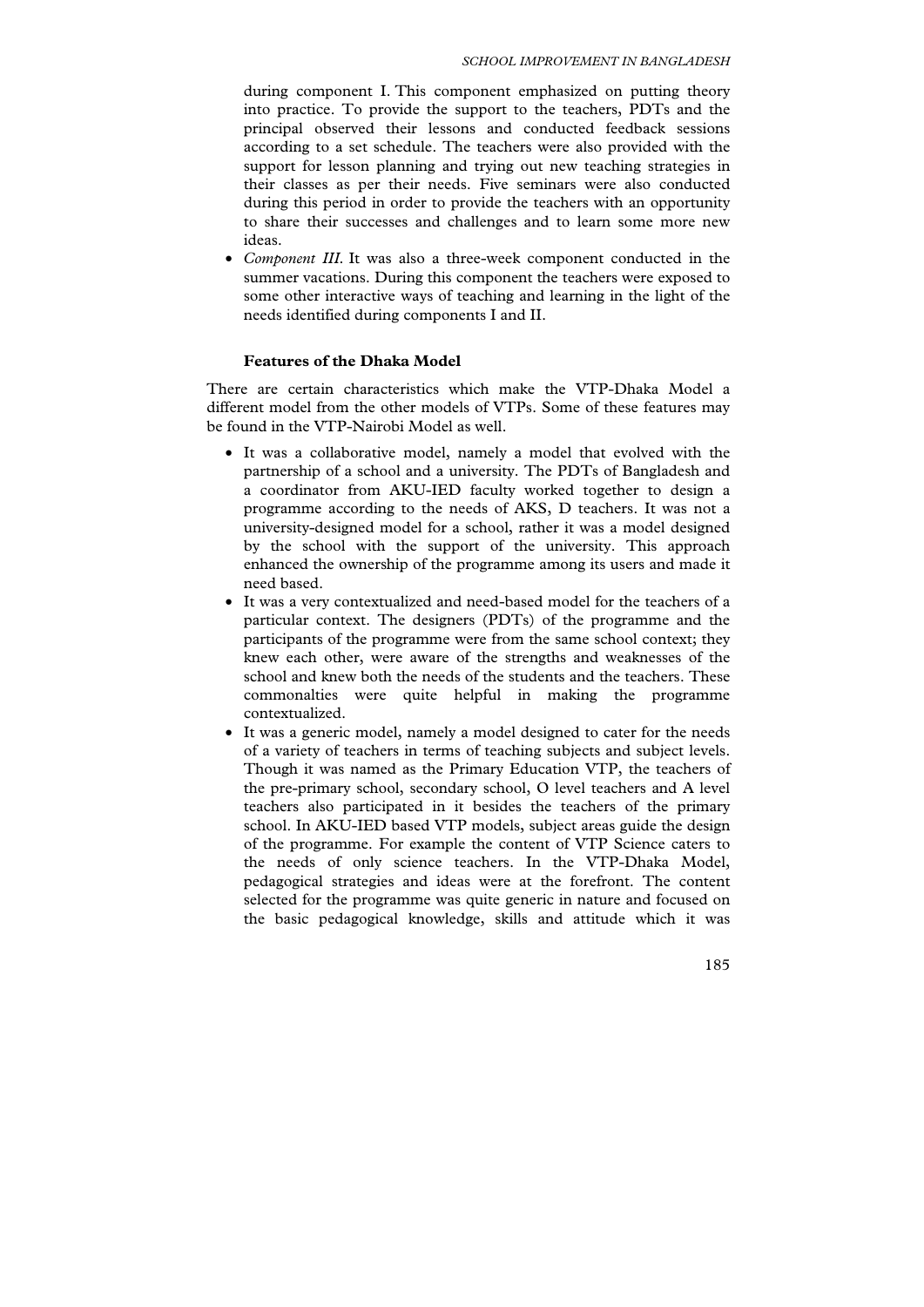necessary for all the teachers to know like the stages of child development, cooperative learning, questioning skills, classroom management, lesson planning, and so forth. While discussing any of the ideas, links were made to various teaching levels and the subjects. In some cases after having an introductory session for a strategy or theory, participants were divided according to their teaching subjects and classes and then they did an in-depth study as per their teaching needs in order to make sense of it.

- It was a field-based and reflective model. It had a large field-based component in which the teachers got enough opportunities to implement their learning in a real classroom situation under the support of PDTs. This was the strongest feature of the model as it helped the teachers to internalize the new ideas as well as initiated the process of change in a supportive environment. Component II provided the teachers and the PDTs with enough opportunities to reflect on their successes and challenges and as a result of this ongoing reflection, ideas were modified to make them workable in the classes. This ongoing reflection was also very useful to plan component III in the light of the emerging needs of the teachers.
- It was a cost-effective and capacity building model in various ways. Most of the material resources required for the programme were generated from the school and in turn the resources developed during the programme were included in the school's resource collection. Most of the programme implementation team was also from the school. The team for conducting the programme comprised a Coordinator from AKU-IED, two PDTs of AKS, D and 3-4 school staff members as Support Faculty. In VTP-Dhaka Model 2000, the senior and experienced teachers were selected for this role and in VTP-Dhaka Model 2001, four graduates of VTP-2000 were identified for this role. In this way not only human resources were identified from the school but they were groomed as well to work as resource people in the future.

If we look at the above-mentioned features, one main thread can be picked up which generated all these features and that was the involvement of the school in the whole process right from idea conceiving stage to the evaluation of the programme. The major role taken by the school, made it possible to make the programme need based, reflective and flexible. Based on the experiences of the VTP-Dhaka Model, it can be argued that perhaps the school-based in-service teacher education programmes can play a more effective role in school improvement as compared to university-based inservice teacher education programmes.

#### *Impact of the Programme*

The impact of the VTP-Dhaka Model can be studied in various dimensions such as the impact on the teachers, children, PDTs, the school as a whole

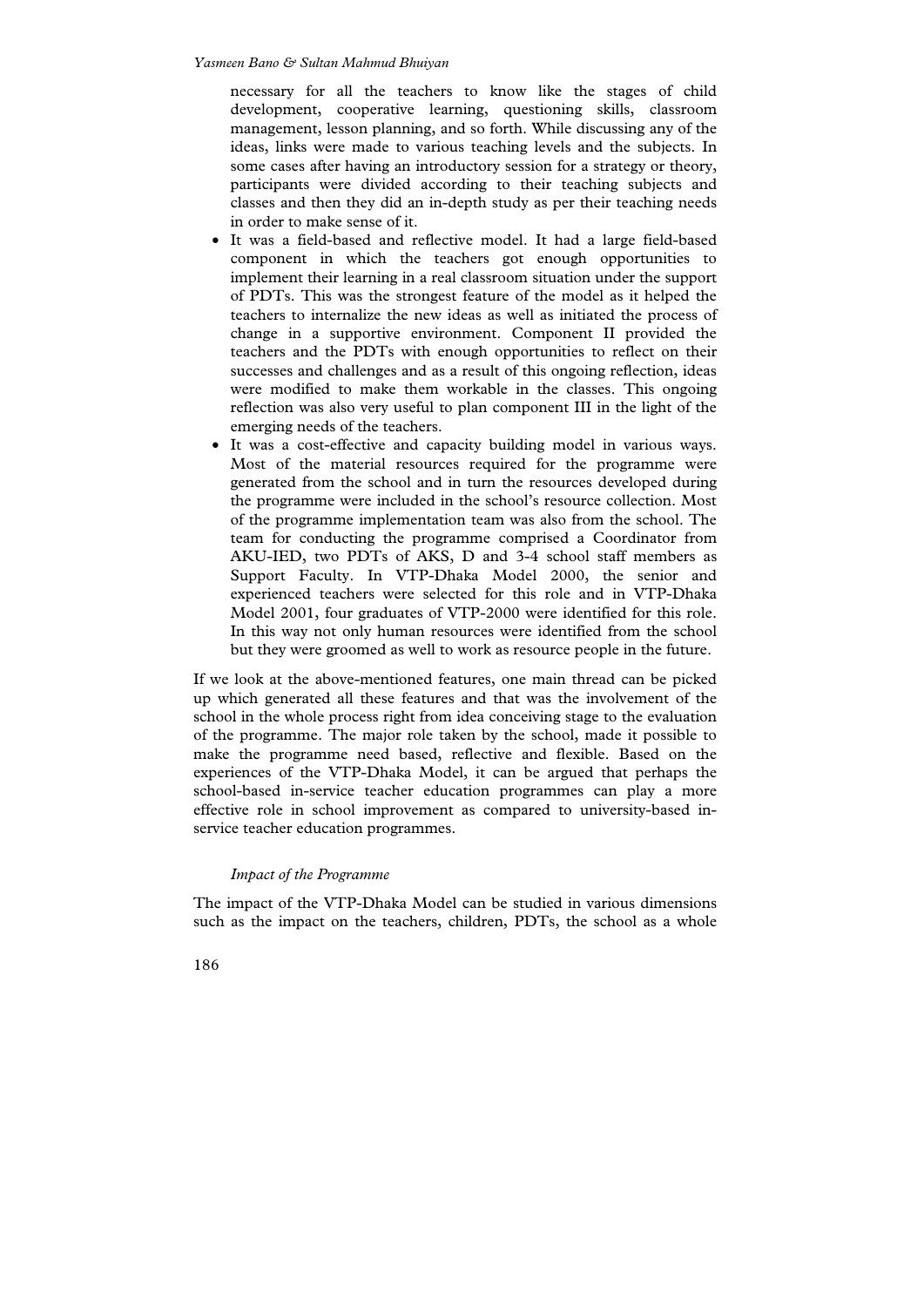and the impact for AKU-IED, and so forth. A vast research study needs to be done in order to explore all the above-mentioned dimensions in detail. However, the responses of the teachers in the final evaluation questionnaire, classroom observations, informal talk with PDTs, teachers, school principal, and so forth have made it possible to draw a few conclusions about the impact of the programme.

#### *Impact on the Teachers*

The majority of the teachers shared that they had enhanced their confidence a lot as a result of attending the programme. This enhanced confidence helped them to develop a good self-concept about themselves. Their responses and PDTs' observations showed that the teachers had become more confident for planning lessons and using new teaching strategies. The following are some of the responses of the teachers about the impact of the programme in terms of enhanced self-concept:

- I am now confident and proud of being a teacher.
- Now I can accept others' opinion easily with respect.
- I feel myself more capable of thinking.
- I have become assertive and positive about my teaching and learning.
- I can evaluate and analyse myself.

Several teachers shared that they had become more organized for their classes by planning lessons properly such as:

- The programme made me proactive and organized before the lesson.
- Now I have a clear concept of what, why and how I am going to teach my children.
- The programme has organized my thoughts.

Several teachers shared that they were more comfortable and competent for using various teaching strategies and approaches and handling the students in their classes. A few examples of such responses are:

- I am more skilled now.
- Selecting activities will be no problem for me.
- Project work will be done more systematically now.
- My lessons have become more student centred and lively.
- I can manage group work well using cooperative learning.

#### *Impact on PDTs*

Informal talk with PDTs, and their reflections, revealed that the programmes helped them to enhance their own understanding of various concepts. Getting ready for teaching teachers and supporting them in the field pushed the PDTs to think more critically and to broaden the schema of their own understanding for various pedagogical aspects. Since the programme was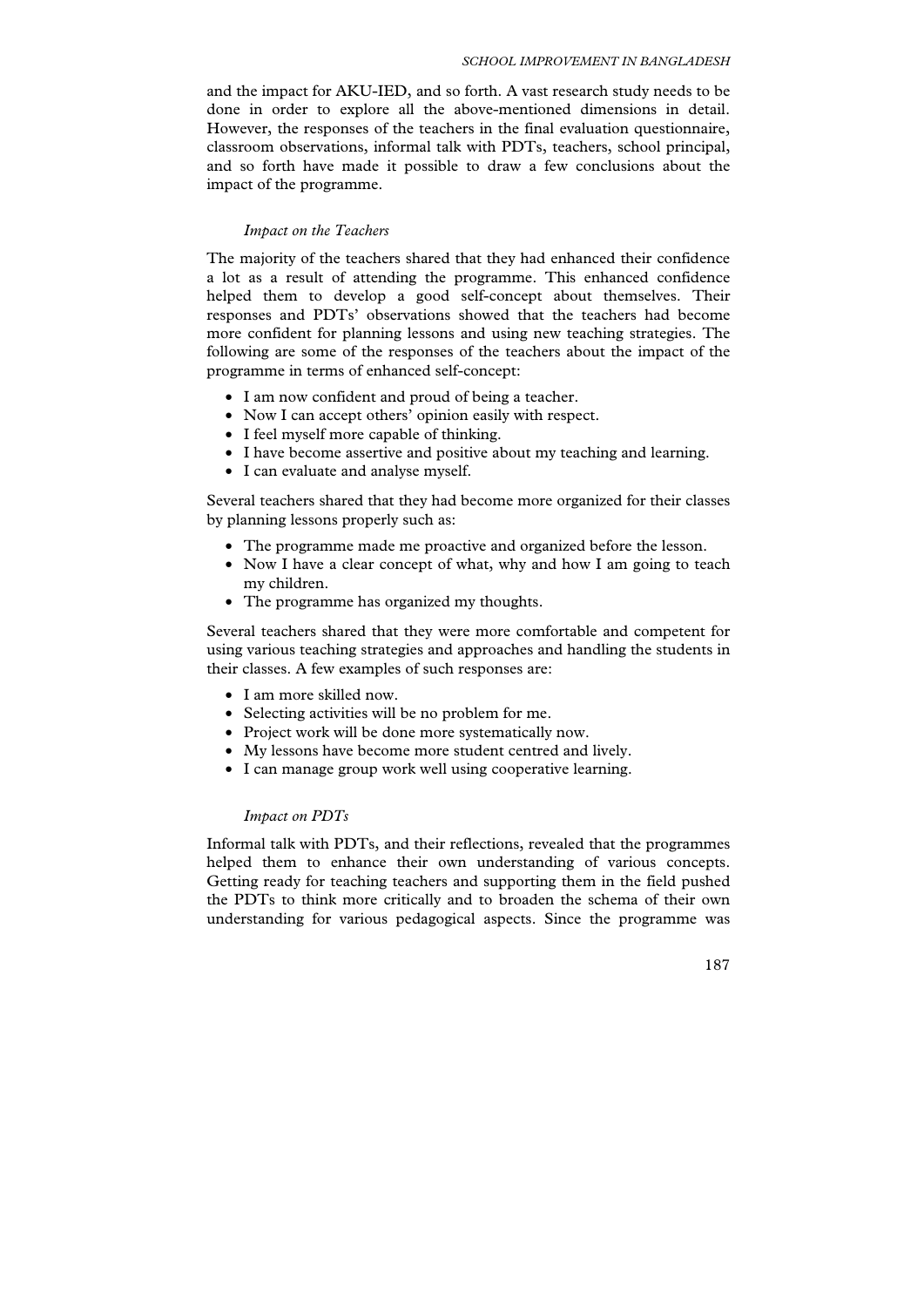school based, PDTs had to take care of several administrative aspects of the programme also and it helped them to learn how to be more organized and systematic. These programmes also made PDTs think very critically about several important issues related to adult learning such as how to develop a good relationship with very senior colleagues during the programme as facilitators, how to enhance patience while facing criticism from colleagues, how to practise what is being preached by them, and so forth. Reflections and deliberations on these issues helped the PDTs to grow themselves as more effective teacher educators.

#### *Impact on Children*

It is very difficult to make any conclusion about the impact on children but based on the classroom observation and teachers' views it can be said that the children have become more active learners in the classrooms as they are given opportunities for group discussions, making presentations, raising questions, presenting arguments, and so forth. The students have also enhanced their skills for working in groups and to be creative. All these things have enhanced students' confidence and interest for learning as some teachers stated that they had far less complaints about students' absences from the school.

#### **Challenges**

The following are a few major challenges related to VTP-Dhaka Models 2000 and 2001.

The biggest challenge of the programme was one of its strong features, namely to deal with a very heterogeneous group in terms of teachers teaching different levels and subjects. The team tried to present the ideas in a way that every one could benefit but still the teachers of O levels and A levels felt that their needs were not met very much. It was also very challenging for the team to put the ideas according to the needs of various teaching levels. For example, O level and A level teachers wanted to have more in-depth discussion on the requirements and needs of adolescents and ways to tackle their problems while pre-primary teachers were interested to know more how children in years 2-4 learn and what were their needs. The teachers also wanted to discuss a few concepts from their subject content areas but it was very difficult to do this because of having a variety of teachers. Facilitators were also not competent for some of the subjects like Accounting and Business Studies. Though the team helped the teachers to use various resources like the Internet, the library, and so on, in order to explore more about their own subject areas but there was still the need to cater for the individual needs of particular teaching levels.

Some ambiguity in the role and responsibilities of PDTs posed challenges for both for PDTs and the teachers. PDTs were assigned classes to teach even when the field- based component of the programme was going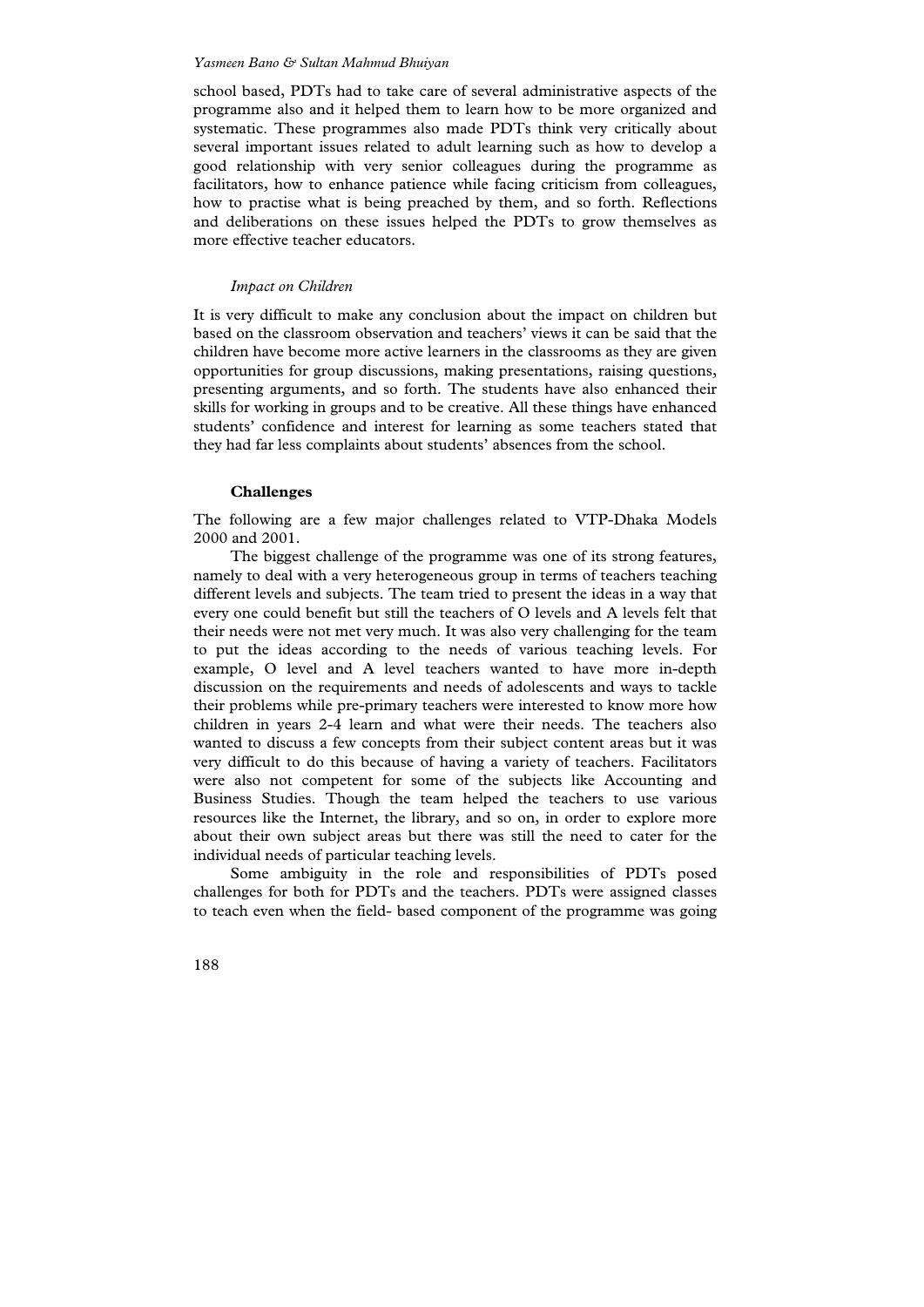on. It was very challenging for PDTs to manage the assigned routine classroom teaching together with all the activities of the VTP for about 23 teachers. This ambiguity affected the programme in the following two ways.

- 1. Most of the time PDTs remained busy in the assigned routine classroom teaching and with the activities of VTP. They could not get time for their own growth through reading recent literature, searching the Internet, collaborating with their colleagues for better planning, carrying out small scale research, and so forth. It was very important for PDTs to refresh themselves so that they could meet the needs of a context-based VTP. When PDTs work at AKU-IED they just concentrate fully on the planning, implementation and reflection of the programme and it brings creativity and effectiveness in their work. Working in a school environment with the routine responsibilities was challenging.
- 2. In component II of the programme, support of PDTs for the teachers plays an important role. In both the VTPs in Dhaka that support was given through four classroom observations conducted by PDTs. After each observation, the teachers were provided with an opportunity to discuss the strengths and areas for improvement of the observed lesson with PDTs. It was observed that the teachers needed more help than a few classroom observations during their field-based component. They needed a mentor to work with them. They needed a person who could make formal observations of classes, who could sit with them in their planning time to act as a catalyst for generating new ideas, a person who can scaffold them in the classes when they take a risk of trying out a new idea. The teachers also felt the need of more support as they mentioned it while responding to the evaluation questionnaires for components II and III. A few of such responses are as follows:
	- There should be unannounced/sudden/surprised/ informal observation besides formal observation by PDTs in component II.
	- More observations are required.
	- Teachers will learn more by teaching with an expert.
	- More PDTs are required so that they can provide us more help and feedback to our reflections and lesson plans.
	- 'Here' PDTs could not provide that much support because of their other school responsibilities as well.

Implementation of the new ideas in a real classroom situation was a big challenge for both PDTs and the teachers. The following were the special situations which imposed challenges for them:

1. Since a few teachers were selected from each section of the school, namely Senior, Junior and Primary, therefore some teachers from each section got an opportunity to attend the VTP and some did not. As a result of this selection approach, when the teachers returned to their schools, they faced challenges in working with those of their colleagues who did not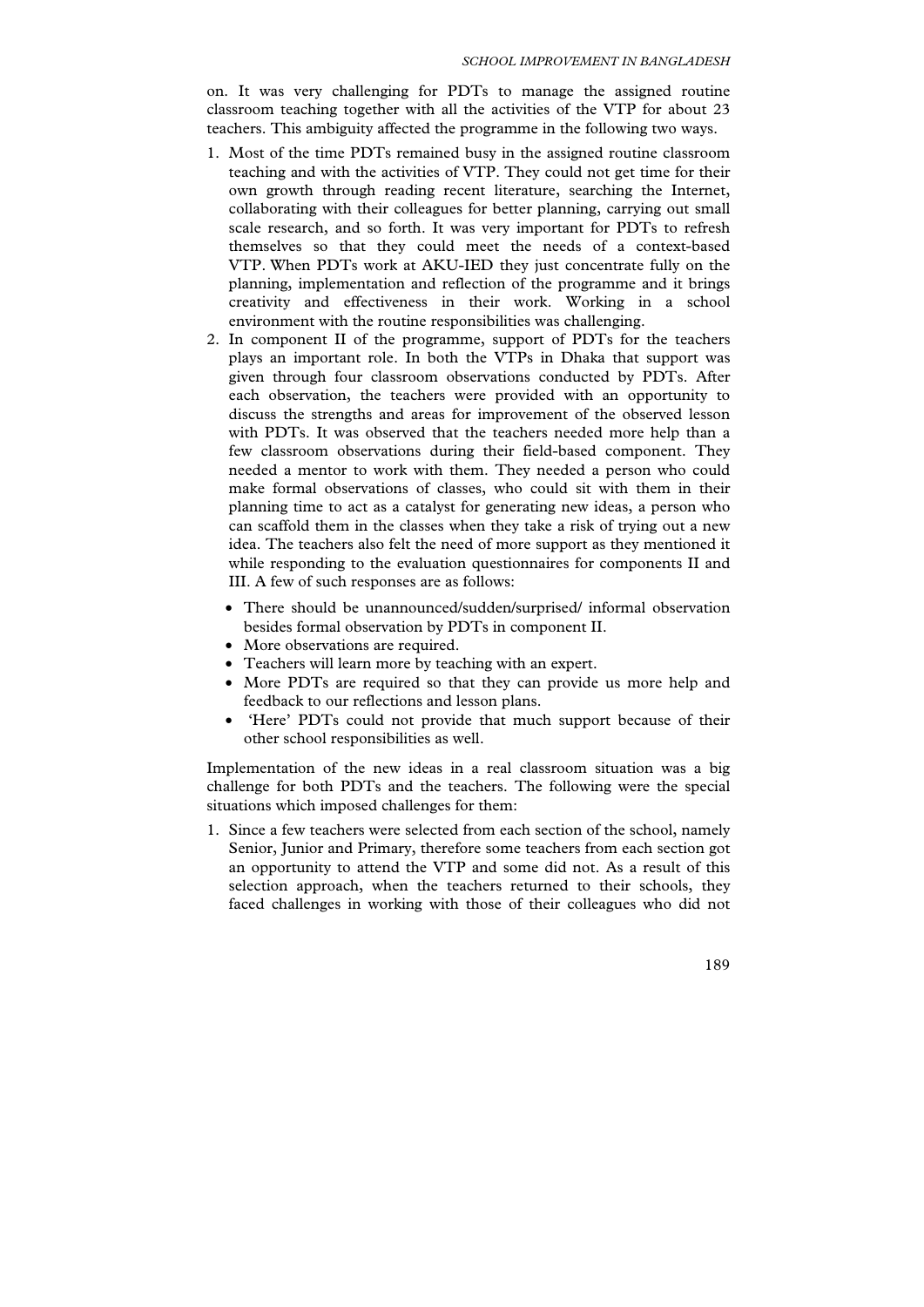have this exposure. The challenge became severe in the light of the fact that in some school sections teachers of various class sections were expected to do the same planning for teaching in order to give similar experiences to all children and to maintain the similarity in written work. It was difficult for the teachers to make their colleagues understand the new techniques/ideas because they themselves were at the learning stage and not ready to coach others. The teachers themselves suggested that it would have been better if the programme was planned for the teachers of a particular section.

2. In the school, the process of professional development started from the teachers. Though the Principal and the Vice-Principals attended some sessions as observers no professional development was planned for them as such. When the teachers started applying their learning in the classes, the support, which was required in terms of supportive infrastructure, was not in place. In general, the school management was quite supportive to teachers to facilitate them to implement their learning but there was a need to bring certain changes in school policies and general practice in order to facilitate the process of change. For example, teachers' workload was kept the same as it was before though the expectations were raised high. They were now supposed to use library and computer laboratory resources, develop their own resources in the form of teaching material, plan lessons, write reflections, share with colleagues, and so on. To fulfil all these new expectations they needed time and they were not facilitated in this area. As a result teachers became quite exhausted and at times they questioned the applicability of all the new ideas learnt in the school in terms of available time. There were some other issues also which could have been addressed by the management like creating time for sharing, creating space for storing newly developed resources, reviewing teachers' workload, correction of work policy, and so on. Perhaps if the management had been well aware of the dynamics of change process and had a deeper understanding of school improvement, they could have reflected on all these issues in order to support their teachers.

#### **Issues Related to School Improvement**

The VTP-Dhaka Model was a part of the school improvement effort. If we look at this model in a broader perspective in order to see its impact in the long run for school improvement, we find certain issues surrounding it. The Dhaka-Model for the professional development of the teachers, presents a model of in-service teacher education which was part of the school improvement initiatives. The school wanted to bring a change in the 'chalk and talk' method of learning and teaching by making the classes more student oriented, interactive, collaborative and inquiry based. The main issue was that the planning for the teacher education programme was done thoroughly but the planning of this innovation was not done as a change